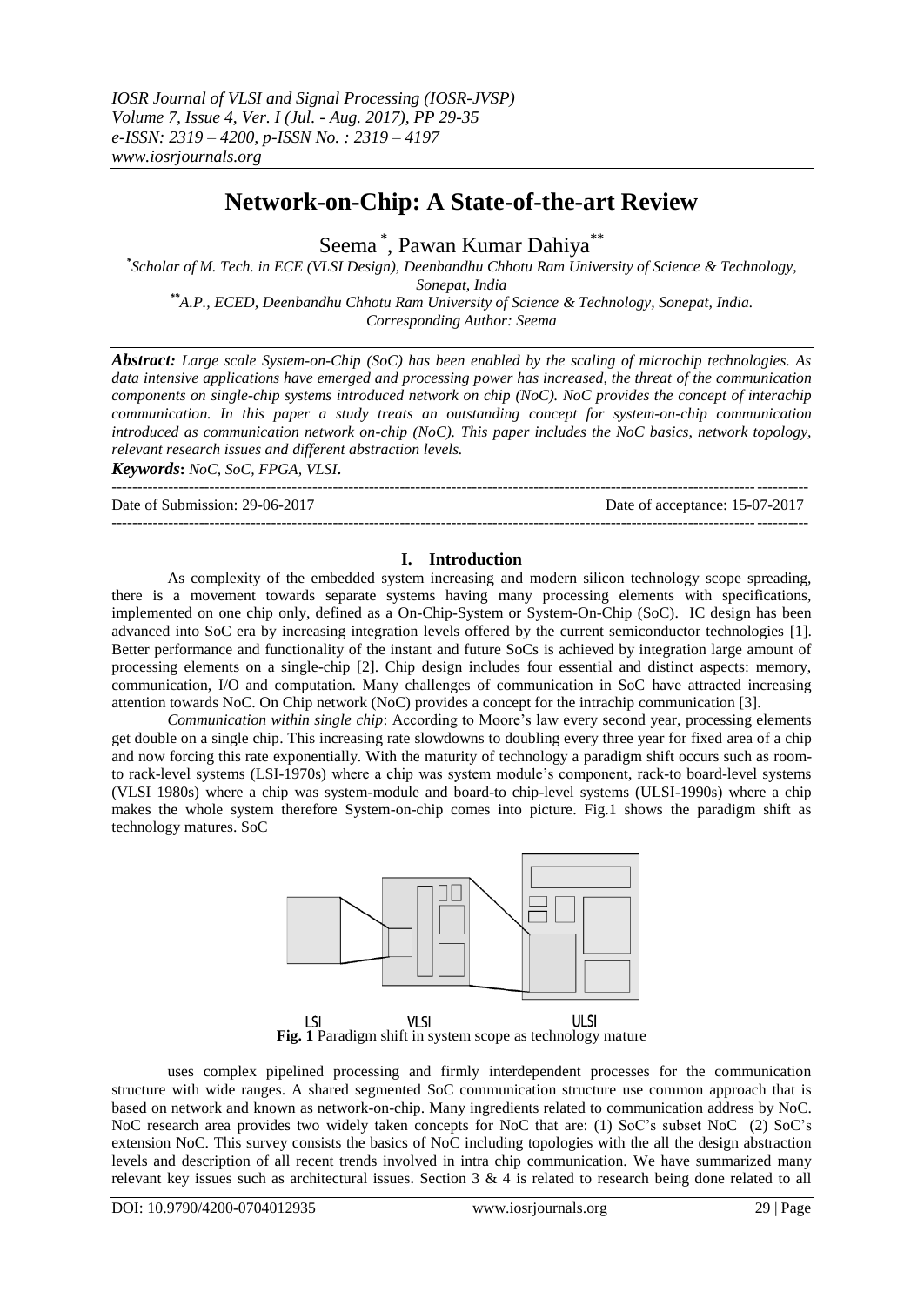these issues. The rest of the survey is organized as: Section 2 includes review the NoC basics, simple NoC example addressing some important issues related to system-level architectures and research areas. Section 3 includes more research related to NoC coordinated. Section 4 consist of modeling of NoC will be discussed.

## **II. Network On Chip Basics**

This section incorporate NoC basics starting with an attention on component-based view that will introduce the basic constructive blocks of a typical NoC then a glance on issues related to system-level architectural in NoC-based SoC and in the last abstraction-based layered NoC presented here.

## **2.1 Network on Chip example:**

Fig.2 presents the various types of NoC topologies. Instead of these topologies and devoted node-tonode links, a more relevant design is modified, implementing grid routing nodes, expanding across the chip and connecting them by communication links as shown in Fig.3. This figure shows a  $4\times4$  grid NoC structured sample which gives global-level-communication.

NoC have the following elementary components: --*Network adapters*: These provide the interface through which IP cores make connection to NoC. Network adapters provide service of separation between computation (cores) and communication (the network).



**Fig.2.** Network on Chip Topologies

--*Routing nodes* provide services of routing to the data corresponding to selected protocols.

--*Links*: These connect the nodes, providing raw bandwidth.

Routing is defined as a process of selecting a path for the massage from its source to destination corresponding to network topology. Routing algorithms are formed with two major objectives as (1) Balanced Network Traffic (2) Short Network Path Length. Adaptive routing and deterministic routing algorithm are used to provide route in NoC.



**Fig.3**. A 4×4 grid structured NoC topology specifying the elementay components.

2.2 Architectural Issues: System composition and clustering are architectural issues that affect the diversity of communication. Fig.4 shows how categorization of system composition done along the axes of homogeneity and granularity of system cores.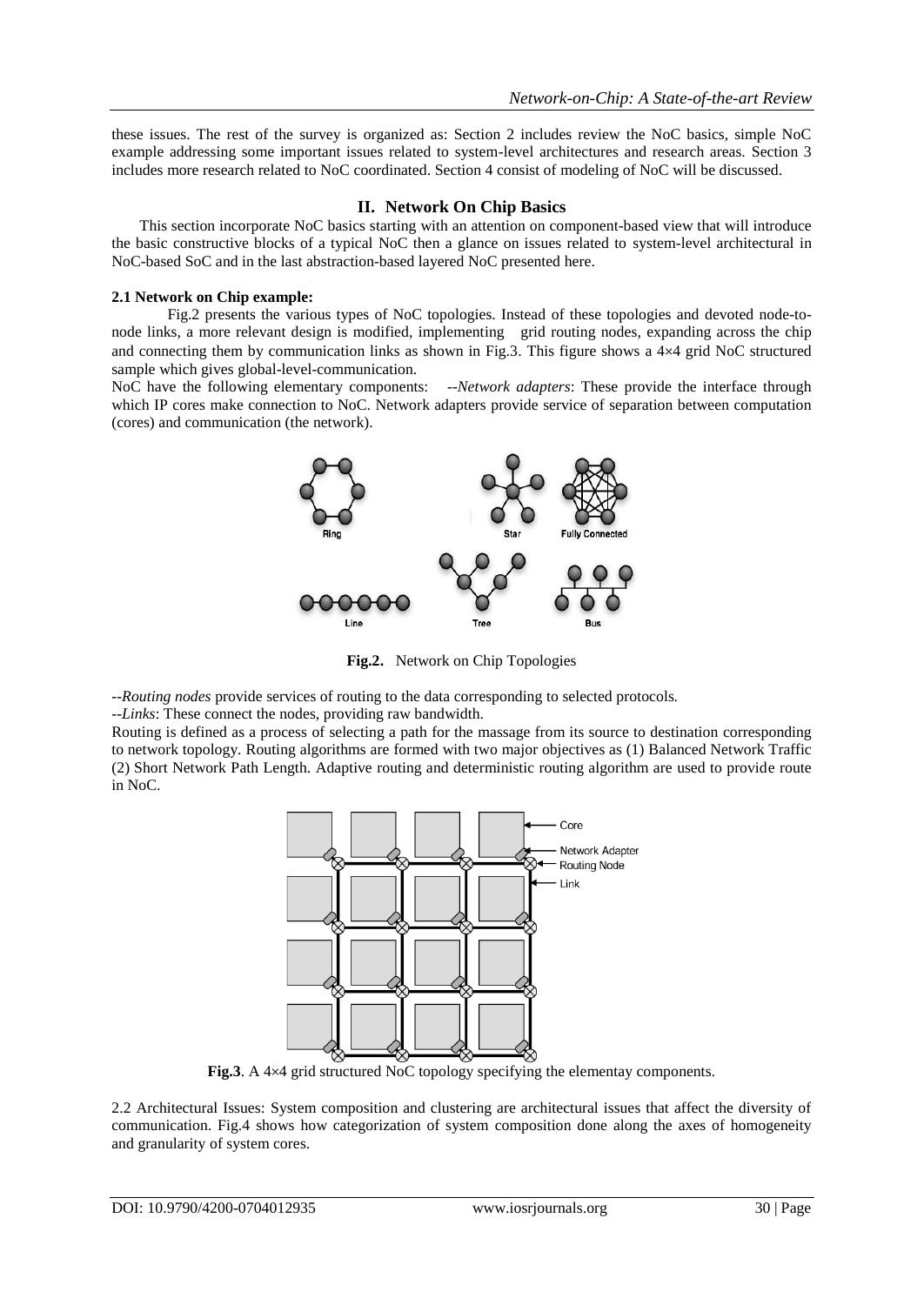

**Fig. 4** System composition's categorization along the axes of homogeneity and granularity.

Clustering is related with the system's localization. It can be of two type (1)logical (2) physical. Implementing the hardware primitives in the network and programming tools are related to logical clustering. While physical clustering related to the co-existing knowledge of traffic pattern in the system and can reduce total communication cost, power, performance and global communication. Re-configurability can be related in NoC-based system as how the NoC a very flexible communication structure can be used to make the system reusable from the application pint of view. Routing nodes and links are the reconfigurable resource rather than wires in NoC. The main architectural issue is balancing of flexibility, hardware cost and performance of the system as a whole.

#### **2.3 Network-level-Absraction:**

Today NoC researches include the range from physical implementation based on gate-level to design methodologies and tools along with system layout aspects and application. For a better understanding of NoC, NoC research spectrum is separated into four levels as following: (a) system-level (b) network adapter-level (c) network-level (d) link-level. Fig.5. presents the OSI layers, the fundamental aspects of NoC and the data flow through the network connecting these research fields.



**Fig. 5** OSI layer, different NoC research levels and flow of data connecting these levels.

The system enclosed architectures (cores and network) and applications (processes). Almost network implementation details are masked in this level. The NA-level separate the cores from network. At this level, massages or transactions are encapsulated and packets are made which enclose the information regarding their destination. Fig.6. shows a dummy of packetization.



**Fig.6** Packet with fixed size having dummy data (top) and packet with variable size having same data (bottom)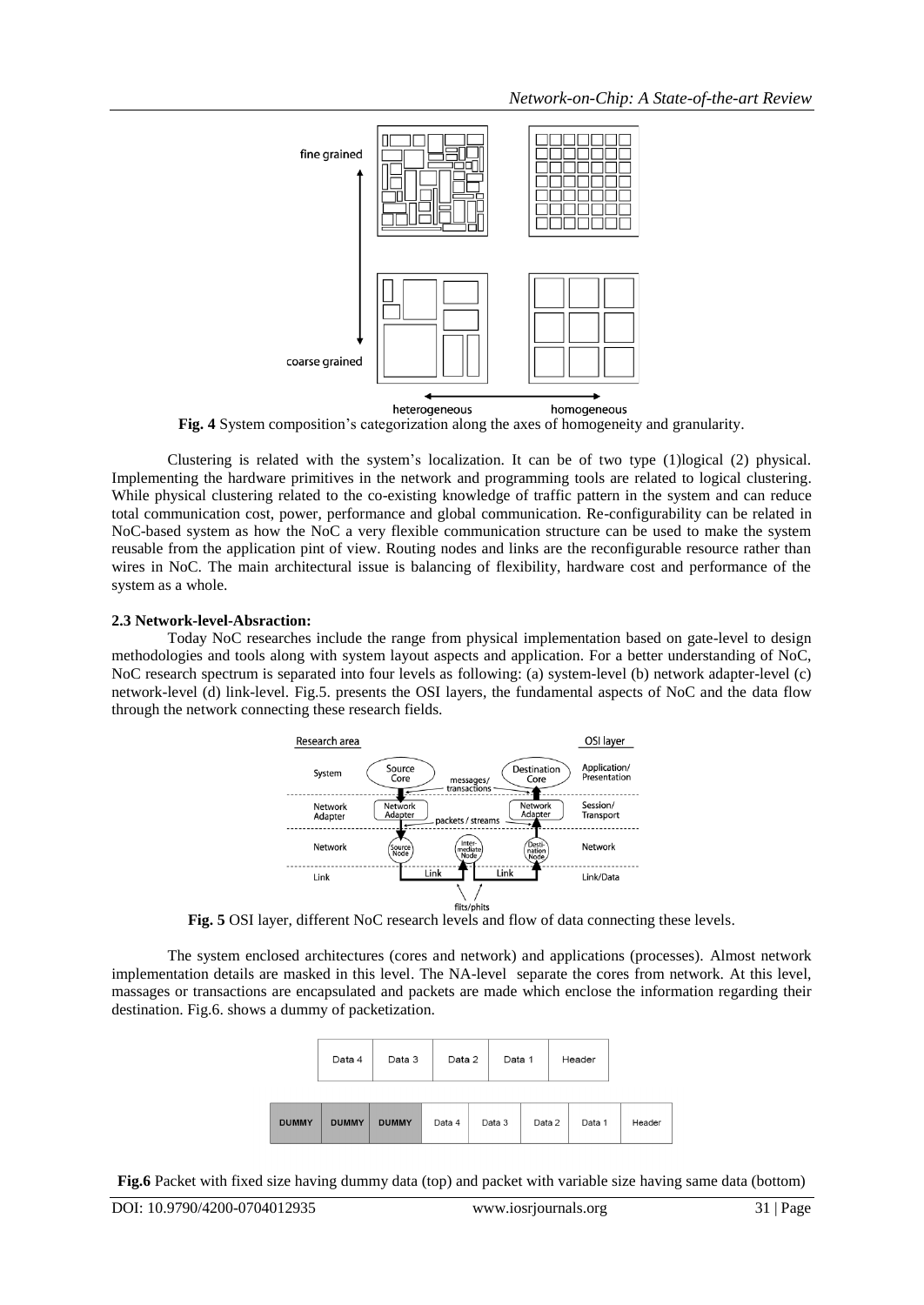The network includes all routing nodes, links etc, implementing the protocol, defining the topology and flow control from one node to other node. Lowest level of NoC research fields is link level. At link level, basic data grams are flits and phits. Flits are flow control units and phits are physical units. Streams and packets are made by these node level atomic units. Most commonly phits and flits are equivalent, while a sequence of phits could be used to make a flit to employ highly serialized links. Encoding and synchronization issues are considered in link-level research.

## **III. Netwrok-On-Chip Research**

This section includes review of various concepts of research groups. Fig. 7 shows a simplified classification of this research.



#### **3.1 Network Adapter level:**

Main objective of this level is to provide interface between the cores and the network and to provide very clear communication services. At this level, the barrier between communication and computation is stated. As shown in Fig.8, the NA component implements interfaces on the both network and core side. Interface implemented at the network side named as network interface (NI) while interface at core side named as core interface (CI). The objective of NA is to provide high-level and transparent communication services to the core by utilization of the basic services provided by network hardware.



Network Interface (NI) Network **Fig. 8**. Core interface (CI) and Network interface (NI) implemented by Network Adapter

Here, we address the use of standard socket firstly, then services of NA and finally NA implementations. *3.1.1. Sockets*: At the core side of NA the core interface (CI) may be implemented to comply with a System-on-Chip socket standard. Main focus of socket is to orthogonalize communication and computation. Reusability is facilitated by socket because the core interface adheres to the socket standard alone separately from network hardware. Generally used socket standards are Open Core Protocol (OCP)and Virtual Component Interface (VCI).

*3.1.2. Services of NA*: Mostly, encapsulation of the traffic is provided by NA for the basic communication media and these services are managed by the network. Encapsulation concerns flow control in network, routing tasks and global addressing, data acknowledgement and reorder buffering and management of buffer from network congestion.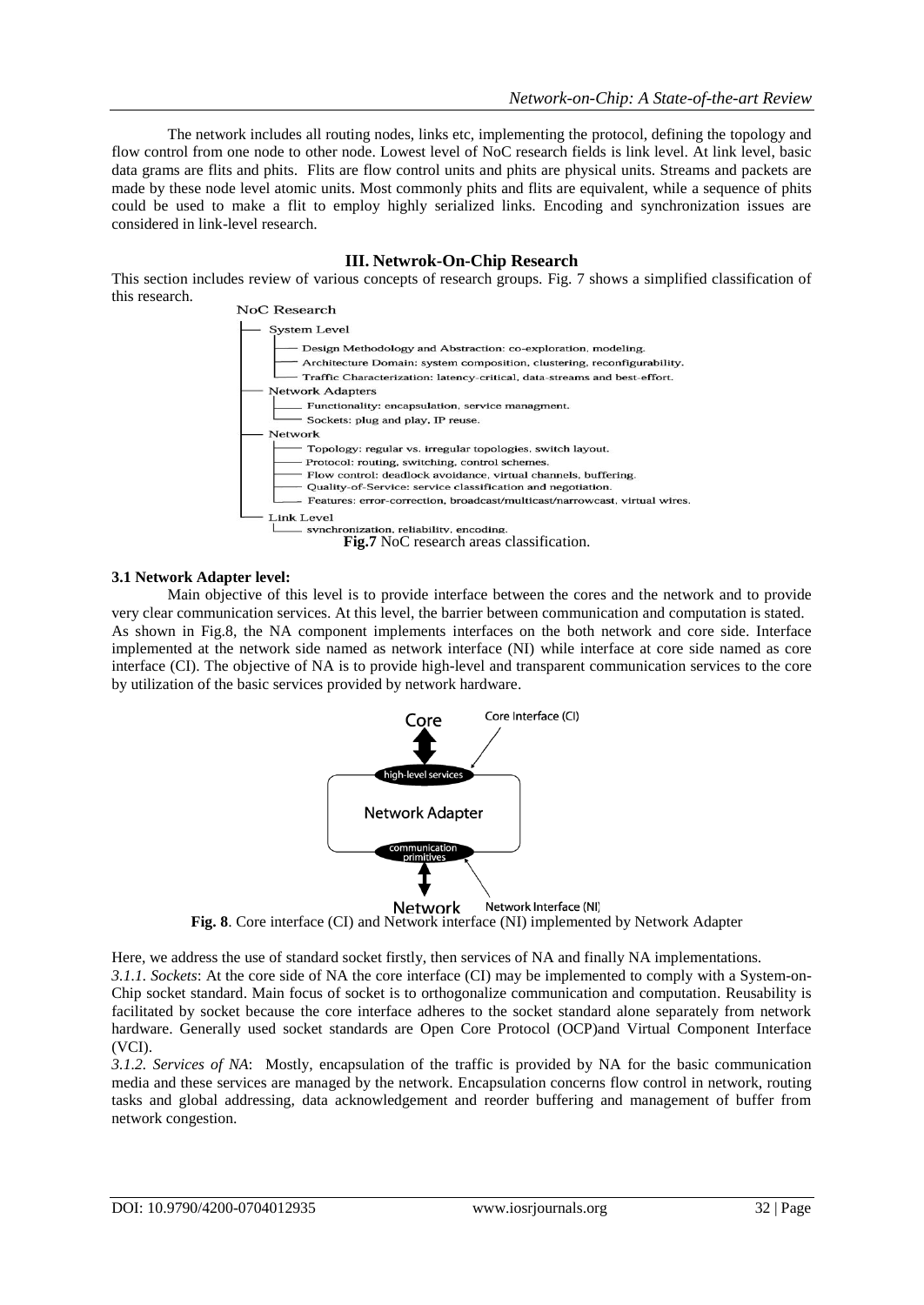*3.1.3. NA Implementations.* For a successful NoC design a transparent understanding of NA contribution is crucial for a successful NoC design. [1] State synchronization issues and proposed a design of an asynchronous envelope for the use in practical GALS design. Here globally asynchronous wrappers adapt interfaces of synchronous modules. A synchronous/asynchronous mixed NA architecture proposed in [2]. Here, a synchronous domain where packets formed OCP interface connected to asynchronous domain where flits sequencing done. A complete NA design proposed in [3] for the ÆTHEREAL NoC which provides a sharedmemory abstraction to the cores and give compatibility all on-chip existing protocols as AXI, DTL and OCP with the cores. AS indicated in the HERMES NoC [4], the transactions are made 50% slower than the native core interface with a trade-off issue that is partitioning hardware and software. In [5] a comparison established between software and hardware implementations for packetization task and provides different cycles used by software and hardware. Software took 47 cycles while hardware took only 2 cycles. A hardware implementation of the whole NA introduced in [6] which gives pipelined architecture to get maximum throughput with latency of between 4 and 10 cycles.

#### **3.2 Network level**

The objective of this level is to transfer data from source to designated destination. The topology and the protocol implementation by a network mainly define an on-chip network. Topology consists the connectivity and layout of the nodes and links between the nodes on the chip. These links and nodes are defined by protocol. *3.2.1. Topology:* Topologies for on-chip network are in two for (1) regular topology (2) irregular topology. Regular forms of topologies are widely used for NoC. Fig. 9 shows the regular topologies termed as k-ary ncube(grid type) where k is degree of every dimension and n is the total number of dimensions..



For the increasing size of the regular topologies area and power consumption of the network are scaled.Reguler topologies are mesh, torus, binary tree ,k-ary tree and k-ary n-dimensional fat tree topologies. Irregular form of topologies includes the topologies which are managed by mixing different form in asymmetric pattern, hybrid or hierarchy as shown in Fig. 12[8].

*3.2.2 Protocol:* Protocols defined as set of rules used to moving the data through the NoC. Protocols addresses few aspects such as circuit or packet switching, connection oriented or connectionless mechanism, adaptive or determine routing, minimal or non-minimal routing and central or distributed control. The protocol defines the use of available resources. The fundamental components of routing nodes are switch, arbitration unit, buffers, routing and link controller [10].

*3.2.3 Flow Control*: The flow or movement of packet through the network path is determined by the mechanism known as flow control. Therefore, flow control includes local and global issues. Issues related to correct operation of the network, optimal utilization of network resources and predictable performance of communication services are address by flow control. Main motive of flow control of the network is to avoid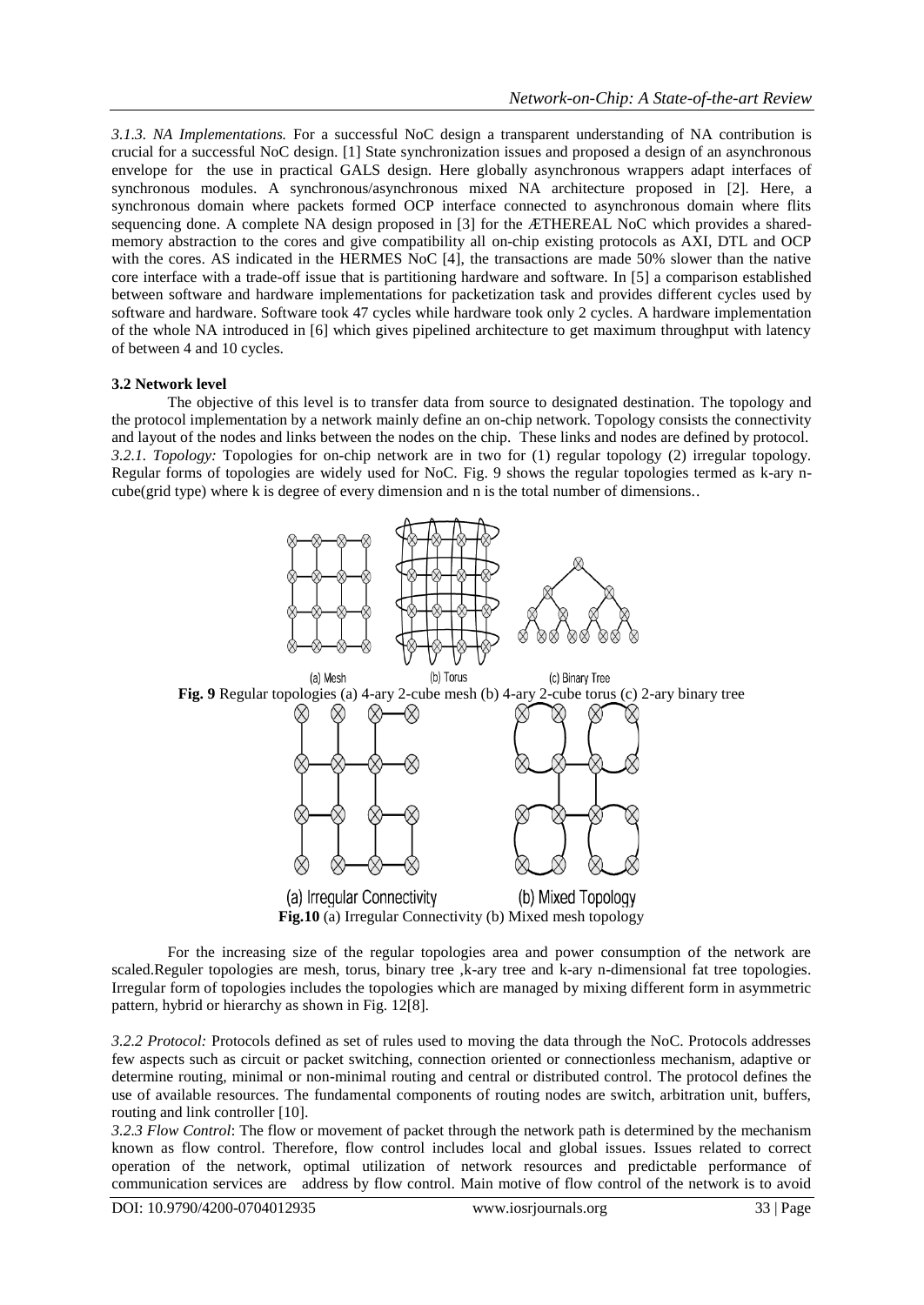Deadlock and livelock firstly. Livelock comes into picture when resources constantly change their state waiting for other to finish while deadlock comes into picture when resources are in waiting state for each other to be released. Local and global methods can be used to avoid livelock and deadlock. Dimension-ordered routing, the turn-model and odd-even turn-model are popular choice for NoC to avoid deadlocks.

*3.2.4 QoS:* QoS is quality of services and defined as the service quantification given by the network to the demanding core. Two main aspects are involved by Qos are defining the services which are represented by quantification and balancing the services demands. These services can be of low latency, low power and high throughput. Many special services such as broadcast, multicast, narrowcast, virual wires and complex operations are also covered by QoS.

### **3.3. Link level**

Node to node links is address by link level. These links includes one or more physical or virtual channels. Synchronization, implementation, encoding and reliability are the main research area at this level. In multi clock SoC, for link-level synchronization a FIFO design presented in [11]. A ring used by this FIFO for the storage purpose of elements and full and empty state of the FIFO indicated by tokens. Detection of the state of FIFO (full or empty) makes the synchronization robust. Hence globally asynchronous and locally synchronous become advance over it due to less leakage and asynchronous design style of NoC. The power consumption and link delays increase due to the effects of wires as the chip technologies scaling down. A few physical level issues related to implementation of NoC links are wire segmentations, pipelining and low swing drivers. Communication reliability issues become relevant during designing global interconnect in DSM technologies. Main sources of power supply noise, crosstalk such as intersymbol interference and electromagnetic interference (EMI) effect the reliability. Main motive of encoding is reduction in power usage per communicating bit with maintaining the noise margin and high speed for communication of NoC. Encoding also includes error management of on-chip communication that contains error detection and correction occurred in the network. Encoding is applicable to packets, flits and phits.

# **IV. Noc Modeling**

Network-on-chip is defined as a subset of SoC and integral part of SoC design methodology and architecture. NoC design includes broad design space and implementation decisions. For the NoC design flow, integration and verification of NoC design simulation and modeling is essential. Here, in this section NoC modeling related issues uncovered then a glance on design methodology which is used for system-level impact study on NoC and in last traffic characterization.

### **4.1 Modeling**

Modeling of NoC provides abstract software models where first consideration is to understand the required NoC architecture and traffic within it. Basically the main objectives of NoC modeling are (1) to search broad design and feature space (2) to figure out the trade-offs among design-time, power, and area etc. (3) to adhere application requirement on one-side with technology constraints on other side. NoC modeling includes the three aspects as modeling environment, abstraction level and result analysis.

*4.1.1 Modeling Environment:* NoC models are modeled on the basis of analytical and simulation and used to model the communication across all the abstraction levels. Allocator, scheduler and synchronizer are used to model NoC. The allocator provides the route traversal requirements of data in terms of resources required such as buffers, bandwidth etc. The allocator also concerns about minimization of resources conflicts. The scheduler objective is to transfer the data according to the requirements of network services and it pay attention about minimize resource occupancy. The synchronizer provides dependencies among concurrent communicating data. Therefore NoC architectures can be broadly described by these three components and real-time simulation can be performed. An example of NoC simulator is OPNET which gives a convenient tool for modeling of a hierarchical network. For the evaluation of performance and power of NoC a VHDL-based RTL model is used. Power and delay are calculated for fine-grained aspects of NoC routers and links. Spice simulator is used for evaluation of power and delay.

*4.1.2 Different abstraction levels NoC modelling:* A modular NoC-based system-on-chip design needs a full range of abstraction levels and this broad range is provided by simulation at different level of abstraction using hardware description languages for example a library of C++, SystemC and System Verilog. Many researchers working at different level of abstraction define NoC architecture in many ways. For example according to some researchers network topology basically acquire the use of multihop communication structure while some working at higher level of abstraction define NoC as a multiport blackbox communication structure having multiple ports for communication. Working at the highest level of abstraction provides a great degree of freedom from issues related to low levels.